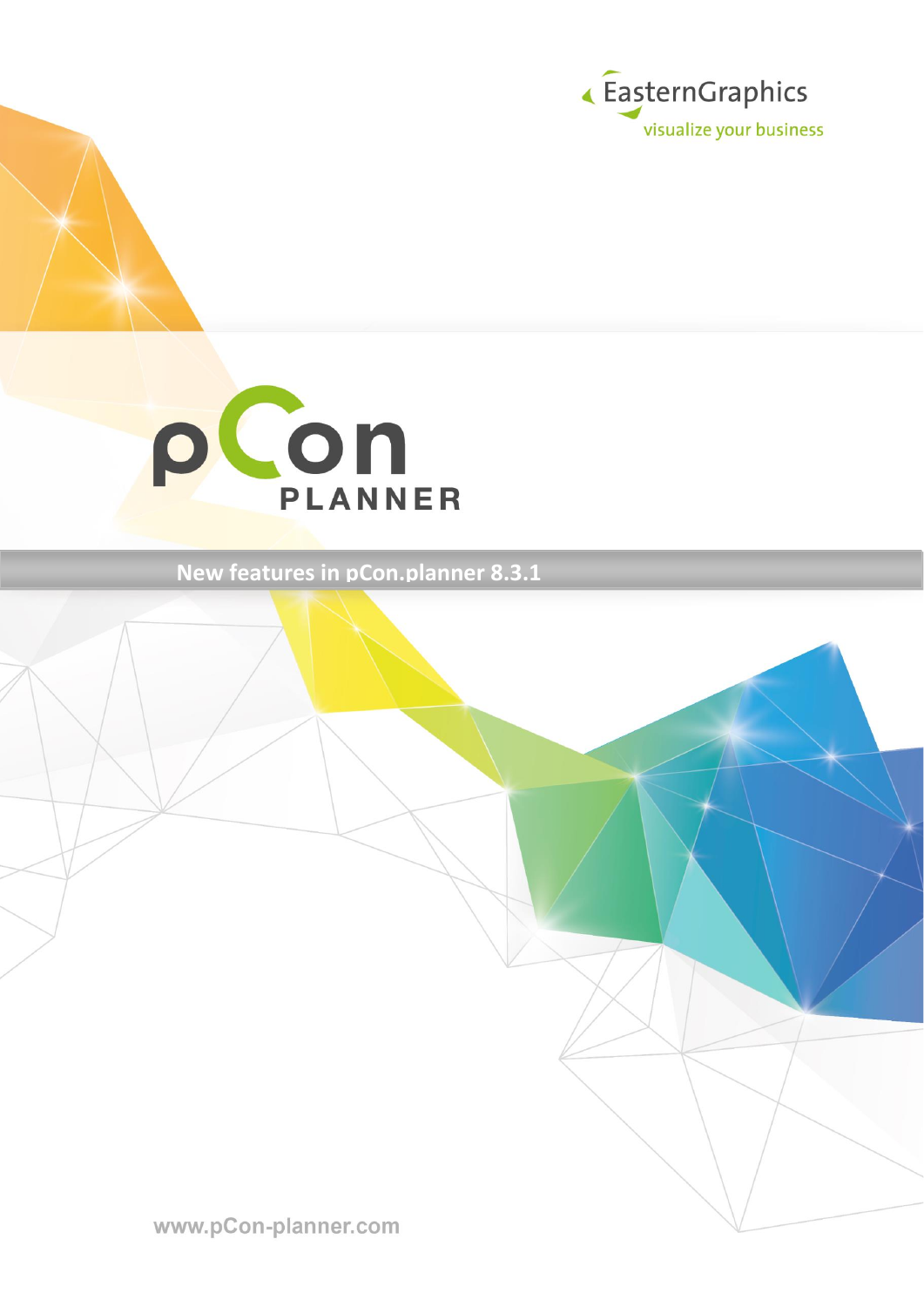# Sales Features pCon.planner 8.3.1 (06-08-2020) **New Features in pCon.planner**

### Inhalt

<span id="page-1-0"></span>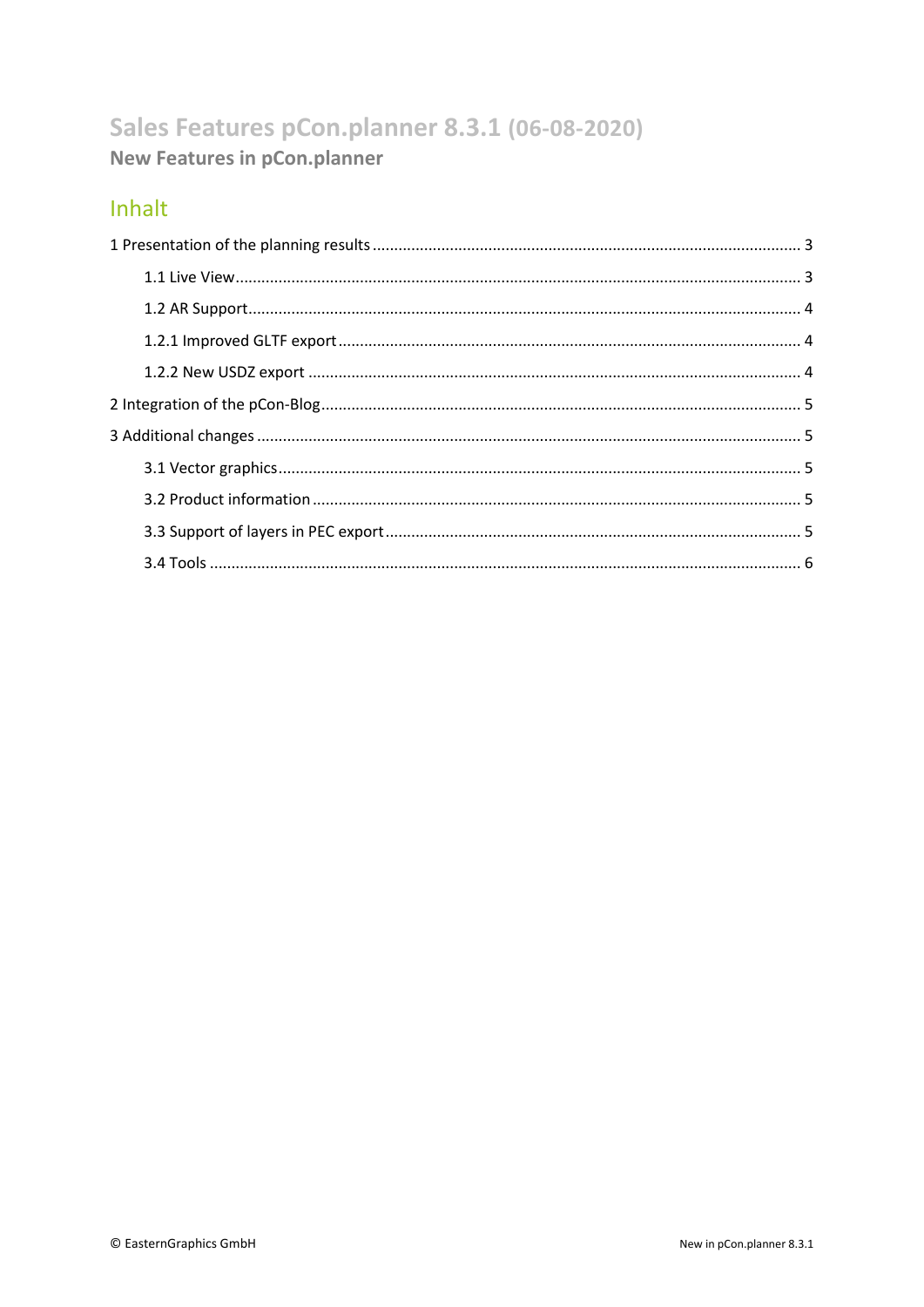## **1 Presentation of the planning results**

#### <span id="page-2-0"></span>**1.1 Live View**

The presentation of planning results to clients and customers is an important part of the sales process. With version 8.3.1, pCon.planner extends the portfolio by another presentation option: The *Live View.*

The *Live View* can be found in the *Presentation* tab. The active view window is mirrored into an external window and can therefore also be projected onto a second monitor. It is possible to pause the live presentation and restart it at a suitable stage without having to close the external window. This allows a flexible adaptation to customer requirements, which is visible in real-time. The *Live View* is available in all editions.

<span id="page-2-1"></span>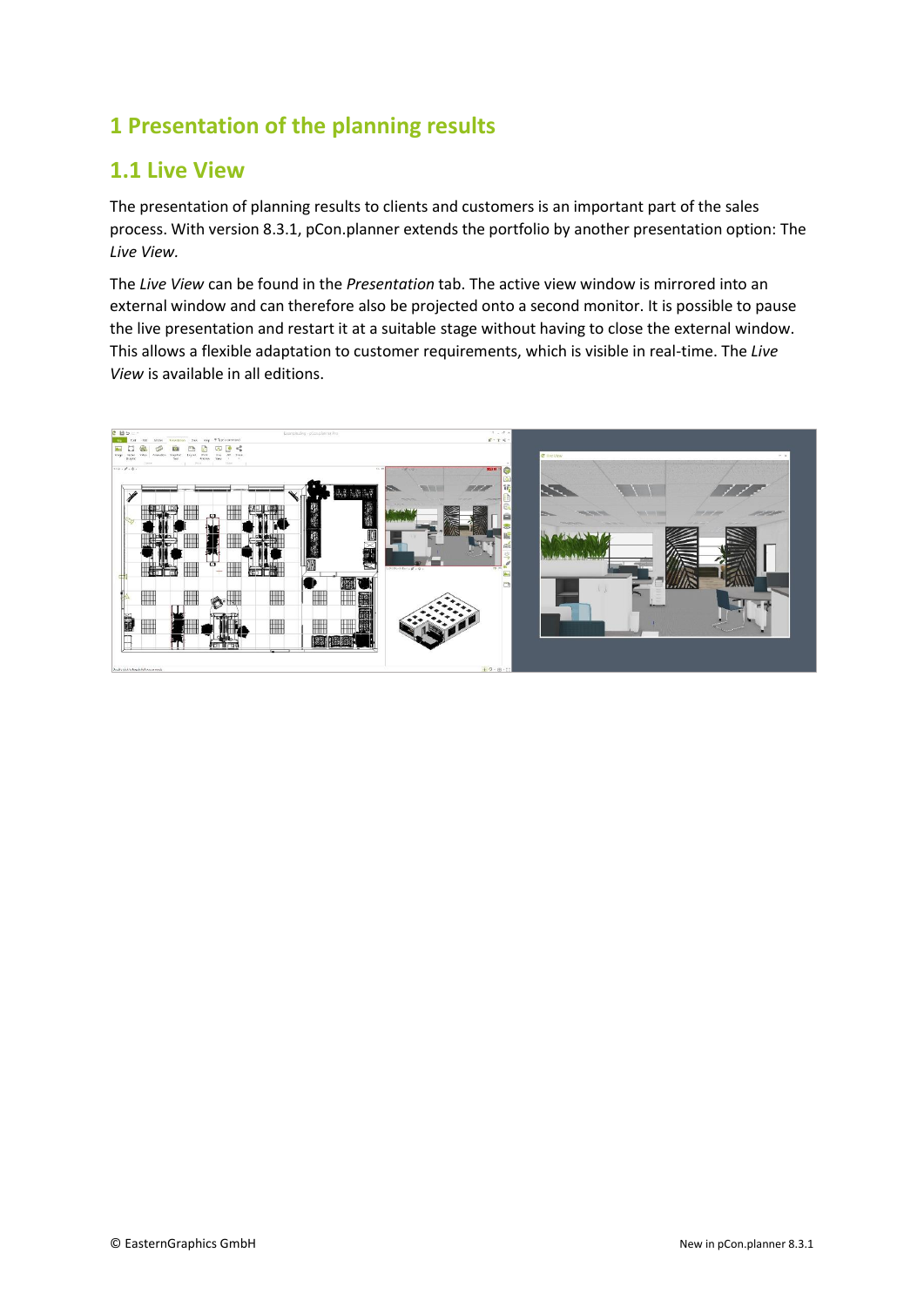#### **1.2 AR Support**

Whether for flexible sales promotion of your products or for high-quality visualization of your ideas: With Augmented Reality you can now present your planning results to your customers directly on site. The new AR area is located in the *Presentation* tab. Here you can find the dedicated AR export formats for Android and iOS. The AR export options are available in all versions.





#### <span id="page-3-0"></span>**1.2.1 Improved GLTF export**

To increase the output quality, we have enhanced the GLTF export in pCon.planner 8.3.1: Support lines, enhanced texture mapping and a scaling factor option complete the AR output for Android in pCon.planner.

The GLTF export is now also available in the Marketing Edition of pCon.planner.

#### <span id="page-3-1"></span>**1.2.2 New USDZ export**

The new USDZ export works directly with Apple AR. The special feature of this format: Objects can be distributed, sent or integrated including their animations and textures. Now you can share your results also on iOS systems.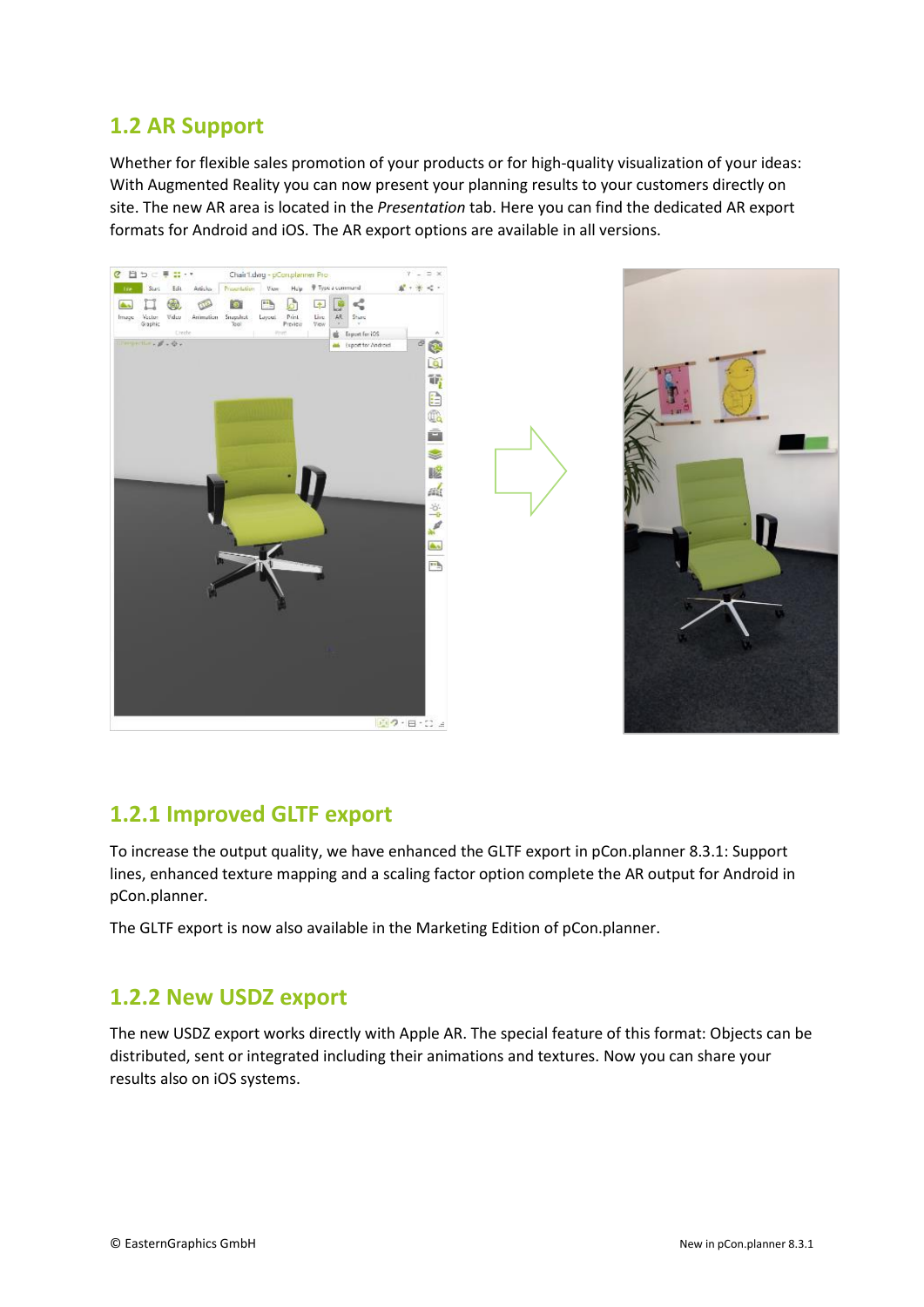### <span id="page-4-0"></span>**2 Integration of the pCon-Blog**

In the current version of pCon.planner, the integration of the pCon blog has been improved: The display of blog entries has been revised so that a discreet notification appears when unread or new entries are found. To make sure that no pCon.planner news is missed in the blog, especially important entries are automatically displayed at startup. This feature is available in all versions.



### <span id="page-4-1"></span>**3 Additional changes**

#### <span id="page-4-2"></span>**3.1 Vector graphics**

The output of vector graphics has been adjusted so that text (PDF, DWG, SVG and EMF export) is now also exported as "real" text rather than geometry, if possible.

### <span id="page-4-3"></span>**3.2 Product information**

The Product Information window now supports embedded YouTube videos of products in addition to information about the current configuration or contact/delivery details.

### <span id="page-4-4"></span>**3.3 Support of layers in PEC export**

With pCon.planner 8.3.1 layers are now also supported in the PEC export. The PEC format contains graphical and commercial information as well as the spatial reference and the hierarchical relationships of the elements to each other.